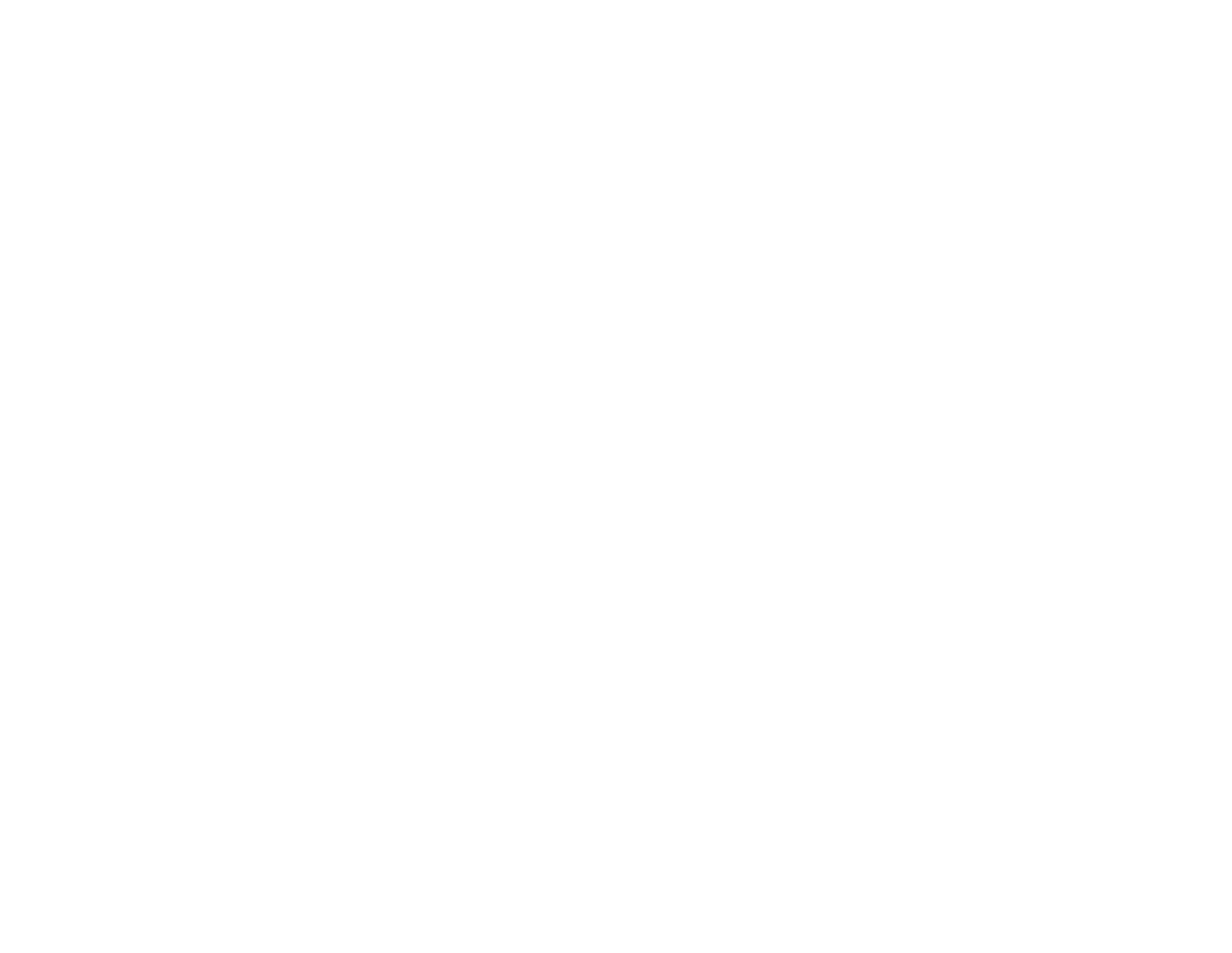of the James A. Baker III Institute for Public Policy Rice University

## Address

# The benefits of the benefits of the state of the state of the state of the state of the state of the state of the state of the state of the state of the state of the state of the state of the state of the state of the sta *Technology to Help Meet Germany's Cleaner Energy Future*

by

His Excellency Christian Wulff Prime Minister, Niedersachsen (Lower Saxony), Germany

## Panel Discussion

Unconventional Gas: An Important Resource for the Future Tim Cejka President, ExxonMobil Exploration Company

Policy, Business and Technology: The Virtuous Cycle Antonio Coutinho Chief Energy Management Officer, Horizon Wind Energy

Challenges in Geothermal Well Bore Construction Friedhelm Makohl Vice President, Baker Hughes Inc., INTEQ

#### moderated by

Amy Myers Jaffe Wallace S. Wilson Fellow in Energy Studies, Baker Institute for Public Policy

Question and Answer Session

Thursday, October 1, 2009 2:00 pm

Reception to Follow

Kelly International Conference Facility

James A. Baker III Hall Rice University